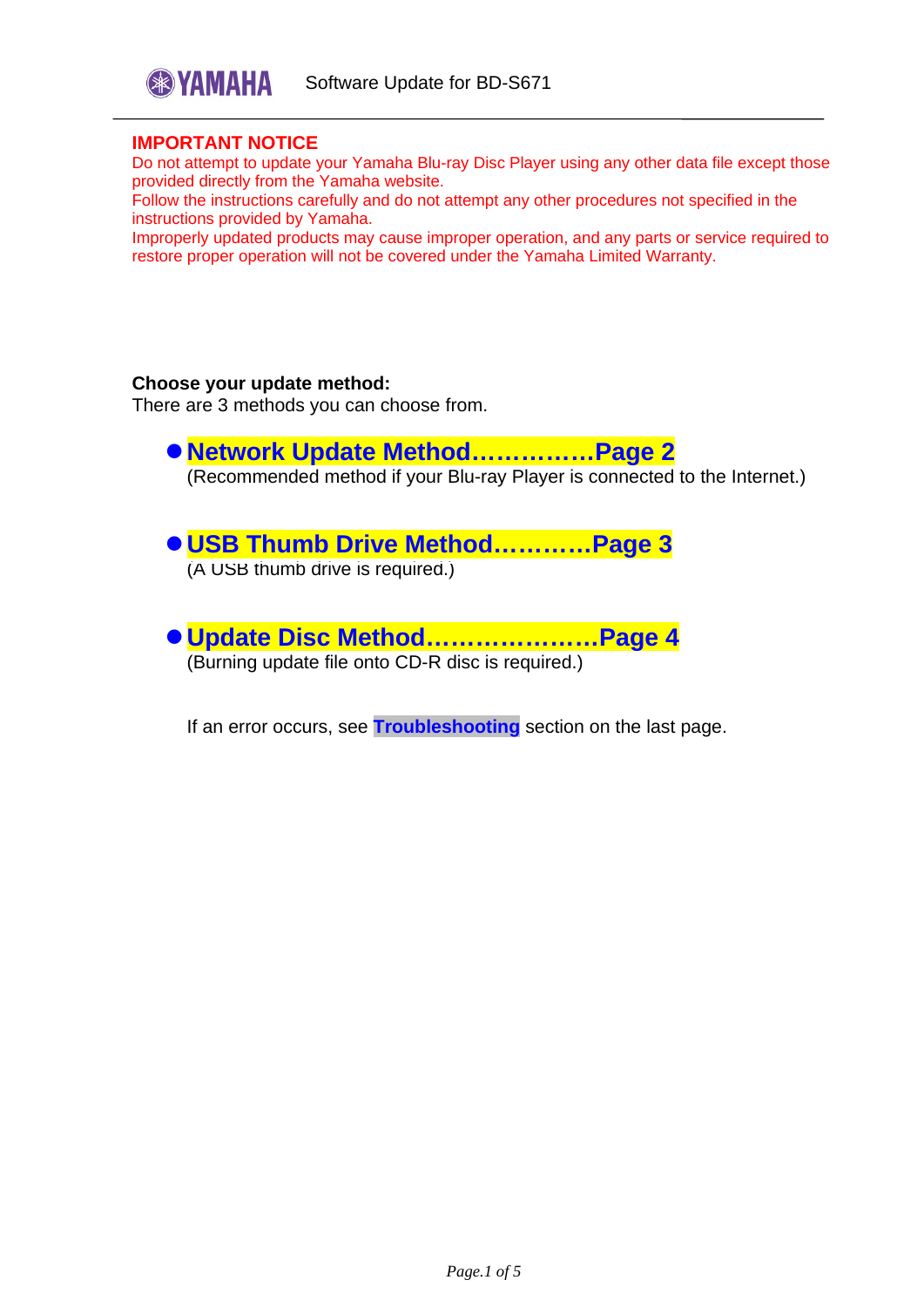# <span id="page-1-0"></span>**Network Update Method**

## **Requirement:**

### -**Internet connection**

 This can be checked by selecting the "Connection Test" in the setup menu. See Troubleshooting section on the last page.

## **STEP 1 Power on and enter "Upgrade"**

Enter "SETUP" menu and select "System" > "Upgrade" > "Network".



## **STEP 2 Wait till the Blu-ray Player finds the update file**  Follow the instructions on TV.

|                                      | Upgrade                |                                    | Upgrade |
|--------------------------------------|------------------------|------------------------------------|---------|
| Search for available updates?        |                        | Downloading. Please wait           |         |
| <b>Cancel</b><br>1441                | <b>Castron A</b> Start | Cancel<br><b>Jidd</b>              |         |
|                                      | Upgrade                | ۰                                  | Upgrade |
| Backend upgrade file found. Upgrade? |                        | Upgrade is in process. Please wait |         |
| Cancel<br><b>Lee</b>                 | <b>Committee Start</b> |                                    |         |

While update is in progress, **DO NOT** interrupt the power or press any buttons.



When completed, Blu-ray player will reboot automatically. Please allow up to 1 minute for the reboot process to finish.

## **STEP 3 Confirm updated version.**

Enter "SETUP" menu and display "System Information" by pressing the [LEFT] button on the remote control.

Confirm that the software version has been updated to the latest.

# **Congratulations!**

You have completed the software update. Your Blu-ray Disc Player is now ready for normal use.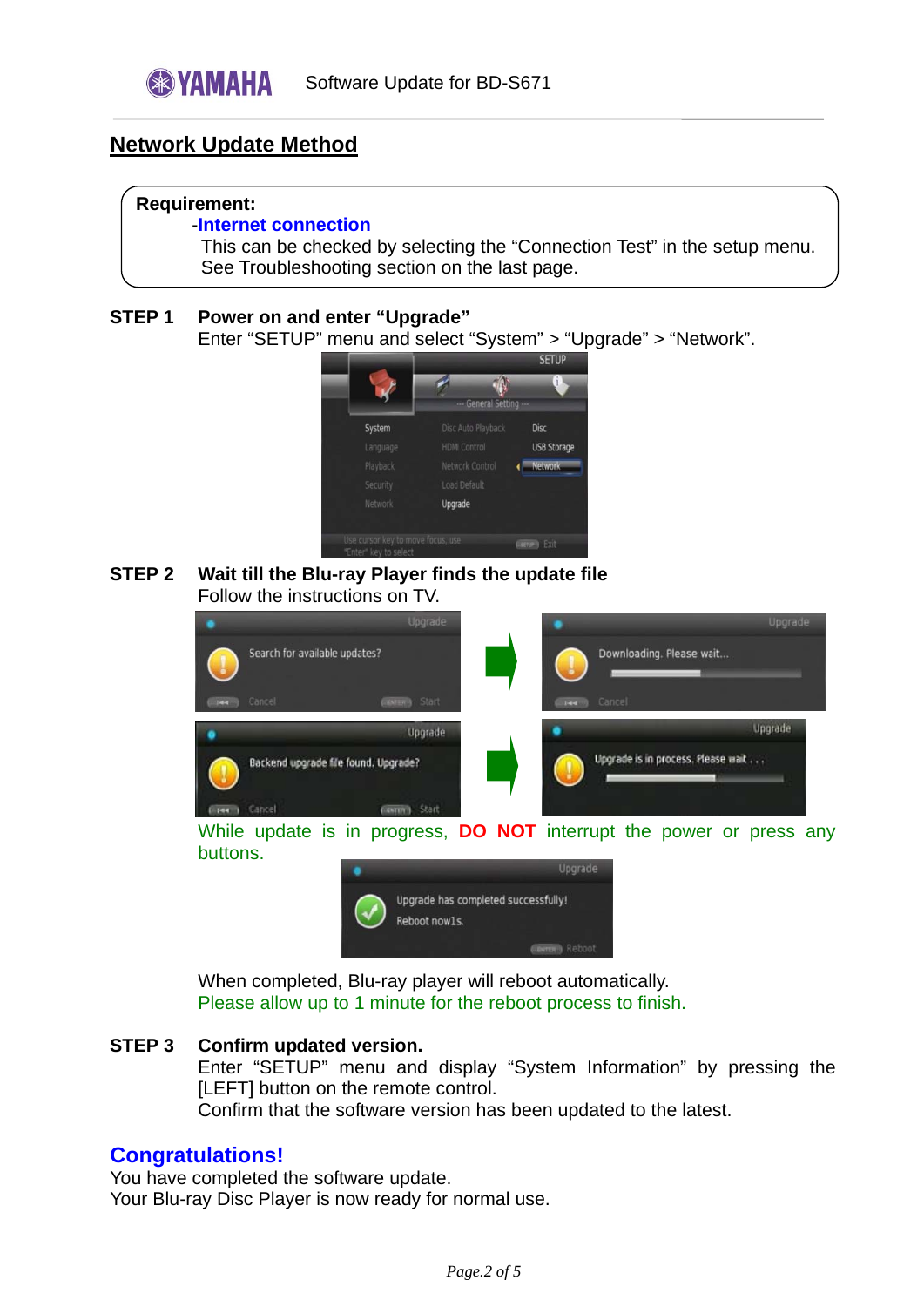# <span id="page-2-0"></span>**USB Thumb Drive Method**

### **Requirements:**

- - **USB thumb drive**, with enough free space to store over 36MB.
- (File system with FAT16 or FAT32 format)
- **Software file** provided by YAMAHA,"BDS671\_Vxxxxx.zip".

### **STEP 1 Copy the update file to a USB thumb drive**

Unzip the downloaded file "BDS671\_Vxxxxx.zip". "UPG" folder will appear. Copy this folder to the root directory of a USB thumb drive that supports USB Mass Storage Class. (It is recommended to delete all other files or folders.)

## **STEP 2 Insert the USB thumb drive**

USB port is located at the lower left corner, below the [power] button.



### **STEP 3 Power on and enter "Upgrade"**

Enter "SETUP" menu and select "System" > "Upgrade" > "USB Storage". The Blu-ray player will search for the software update file. Wait till the upgrade file is found.



If the software in the USB thumb drive is the same as the software version currently in the Blu-ray Disc Player, the message "No valid upgrade file is found!" will appear.

#### **STEP 4 Follow the instructions on TV and start update**

While update is in progress, **DO NOT** interrupt the power or press any buttons.



When completed, Blu-ray player will reboot. Please allow up to 1 minute for the reboot process to finish.

## **STEP 5 Remove the USB thumb drive and confirm updated version**

Enter "SETUP" menu and display "System Information" by pressing the [LEFT] button on the remote control.

Confirm that the software version has been updated to the latest.

## **Congratulations!**

You have completed the software update. Your Blu-ray Disc Player is now ready for normal use.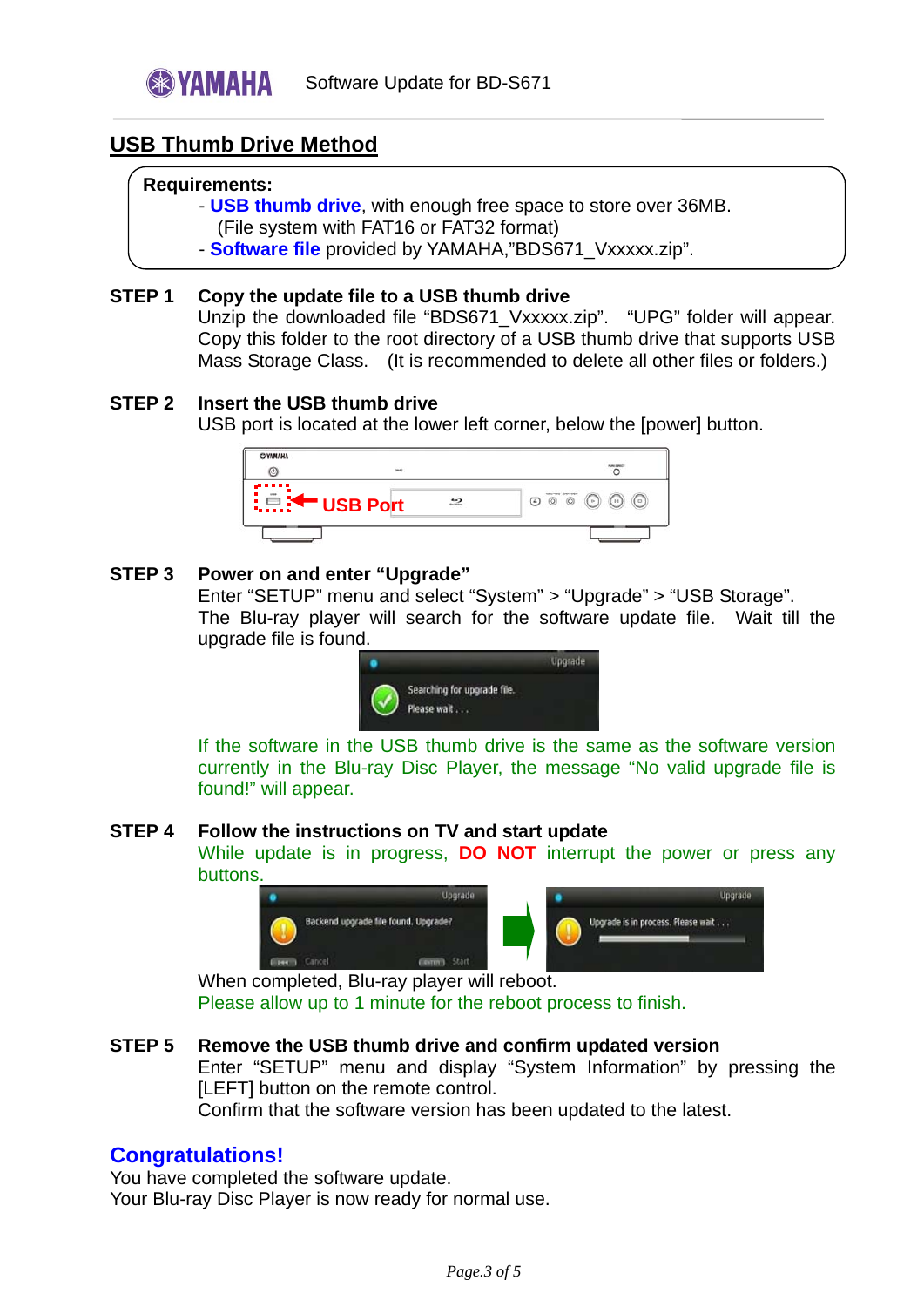# <span id="page-3-0"></span>**Update Disc Method**

### **STEP 1 Preparation of update disc**

Unzip the downloaded file "BDS671\_Vxxx.zip". "UPG" folder will appear. Burn this "UPG" folder onto a CD-R or CD-RW as data disc with ISO9660 format. Make sure the disc is finalized. This will be your update disc.

#### **STEP 2 Load update disc**

The Blu-ray player will automatically search for the software file once the disc has been inserted. Wait till the upgrade file is found.



If the above message doesn't appear automatically, enter "SETUP" menu and select "System" > "Upgrade" > "Disc".

If the software in the update disc is the same as the software version currently in the Blu-ray Disc Player, the message "No valid upgrade file is found!" will appear.

#### **STEP 3 Follow instruction on TV and start update**

Press [ENTER] on the remote control to start update.



While update is in progress, **DO NOT** interrupt the power or press any buttons.

When completed, Blu-ray player will reboot automatically. Please allow up to 1 minute for the reboot process to finish.

#### **STEP 4 Cancel the update and remove the update disc**

After rebooting, the system will search for additional upgrade file from the disc again. When "No valid upgrade file is found!" appears on TV, cancel the upgrade and remove the update disc.

## **STEP 5 Confirm updated version**  Enter "SETUP" menu and display "System Information" by pressing the [LEFT] button on the remote control. Confirm that the software version has been updated to the latest.

## **Congratulations!**

You have completed the software update. Your Blu-ray Disc Player is now ready for normal use.